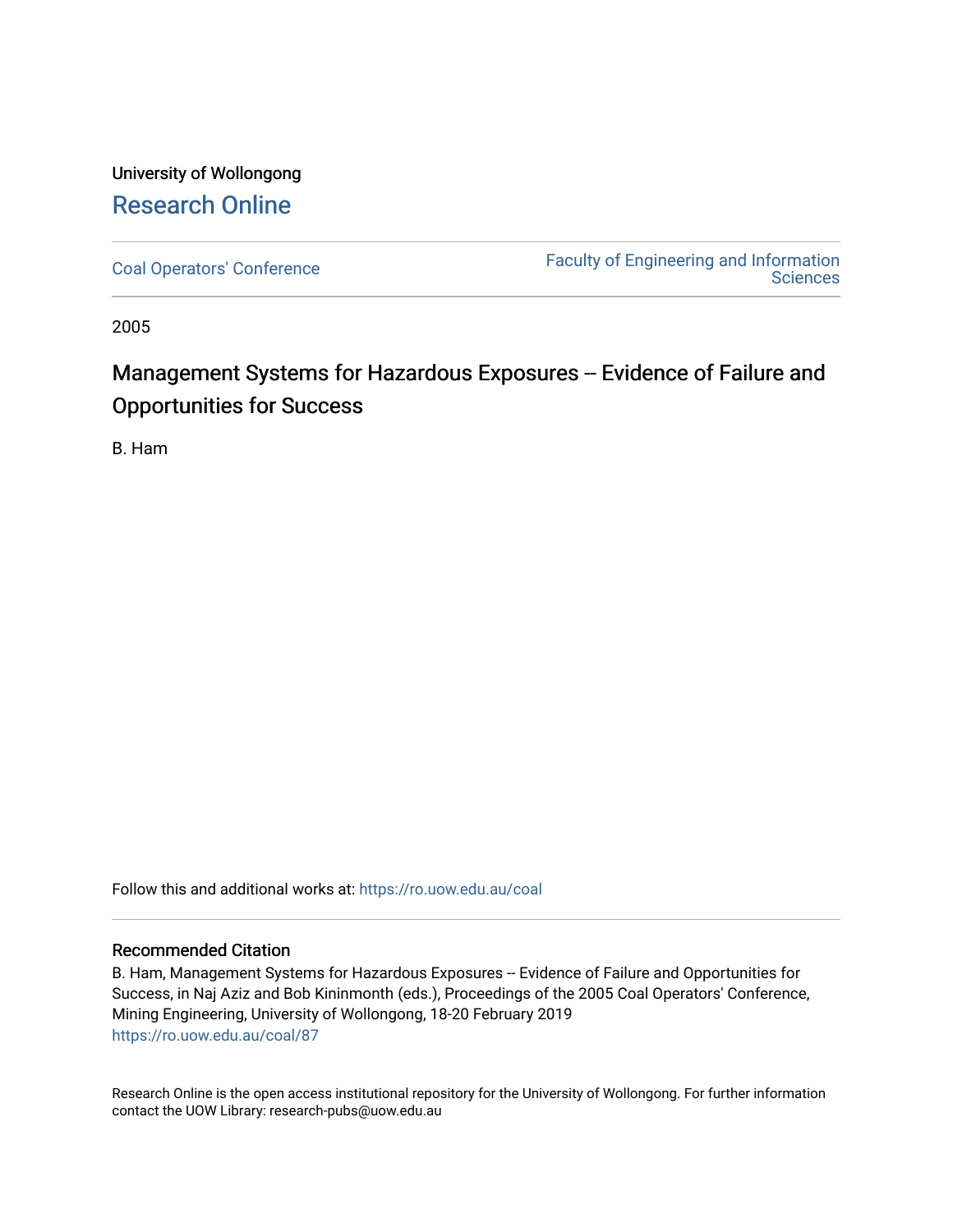# **Management Systems for Hazardous Exposures — Evidence of Failure and Opportunities for Success**

**B Ham1**

#### **ABSTRACT**

Coal mining legislation makes frequent reference to 'Safety Management Systems' but there is a chronic shortage of useful guidance material as to how these might be applied to hazardous exposures. Several studies have indicated that for each death that is reported as a result of an industrial 'accident', there are five deaths that caused by occupational exposures. Because the deaths from occupational exposures do not occur on site and often well after employment has ceased, they are generally unreported. Improved access to mortality data from coroners, the Australian Institute of Health and Welfare and superannuation service providers (early claims from death and total permanent disability), has given rise to some analysis of death and disability data that provides evidence that there are emerging opportunities to develop and improve safety management systems for hazardous occupational exposures.

Issues explored include how safety management systems might be developed in relation to dusts and chemicals and other hazardous exposures to ensure the risk of disorders with long latency periods are reliably assessed and the exposures effectively managed. The current standards and guidelines which refer to safety management systems in general or to management of exposure related hazards are examined. Many standards are based on dose-response studies that provide for an acceptable percentage of workers to suffer adverse health outcomes. An alternative management system might be to apply dose-response relations to health surveillance to identify 'at risk' individuals and effectively manage health and related safety risk at an early stage.

#### **INTRODUCTION**

The question needs to be asked – 'What should we be doing now to protect our work force from the long-term effects of hazardous exposures that the Western Australian asbestos mining industry should have been doing in 1960 if they were working under our current legislation?'. In a simplistic way, the answer is not complex – we record exposures, we seek data on adverse health outcomes, we examine the dose-response relationship and implement controls which ensure the risk of an adverse health outcome is reduced to an acceptable level.

The reality is that the process is very complex, takes many years to resolve and extraordinarily difficult to implement. In terms of a threat to sustainability, the asbestos mining industry can provide a lesson well worth learning.

#### **LEGISLATION**

The Queensland *Coal Mining Safety and Health Regulation 2001*, requires mines to implement a 'safety and health management system for personal fatigue, and other physical and psychological impairment and drugs' in section 42. The regulation also establishes the Coal Mine Workers Health Scheme in sections 44 to 53. This scheme provides for medical practitioners called Nominated Medical Advisers to promote safe operations by assessing workers' fitness to undertake duties without risk to themselves or others. The Scheme also monitors changes in the health of mine workers over time. The key section that relates to hazardous exposures is section 49 which requires:

> *A coal mine's safety and health management system must provide for periodic monitoring of*

#### *the level of risk from hazards at the mine that are likely to create an unacceptable level of risk.*

The New South Wales coal industry is subject to the Occupational Health and Safety Act 2000 which establishes broad duty of care on all mine operators. When new regulations are finalised, the industry will also be subject to the *Coal Mining Health and Safety Act 2002*. Sections 20 to 22 refer to the obligations of mine operators to prepare, implement and ensure compliance with health and safety management systems. More specifically Section 23 specifies the *Contents of health and safety management system:*

- *1. The purpose of a health and safety management system must be to provide the primary means by which an operator ensures the health, safety and welfare of employees and others at a coal operation and of people directly affected by a coal operation, including people who are not at the coal operation.*
- *2. A health and safety management system for a coal operation must provide:*
	- *a. the basis for the identification of hazards, and of the assessment of risks arising from those hazards, by the operator of the coal operation;*
	- *b. for the development of controls for those risks; and*
	- *c. for the reliable implementation of those controls.*

## **REVIEW OF THE EVIDENCE**

Kerr *et al* (1996) indicates that disease related deaths are grossly under-reported and that for every reported occupational related death, there may be five further occupational disorder related deaths that are unreported.

The study by Bofinger and Ham (2002) includes 13 000 mortality records of previously registered coal miners in New South Wales and Queensland for 1980 to 2000. The results for 1996 to 2000 are shown in Table 1.

The study shows elevated rates of cancers in Queensland workers and elevated heart disease in NSW miners but the most dramatic difference in the injuries from external causes where NSW is three times higher that the general population and Queensland is ten times higher than the general population. A flaw in the study design is that the age profiles of the miners do not necessarily reflect the age profile of the general population and that the study did not extend to examining age specific death rates.

As a step towards examining death rates, the birth cohort from the death data of New South Wales miners is developed as shown in Table 2. This shows that from a register of  $67785$  miners, matches could be found for 12 533 miners (1900 to 2001). The limited percentage of fatalities in the 50 to 80 age groups over the period 1920 to 1950 indicates a significant level of missing data due to poor matching or migration.

<sup>1.</sup> MAusIMM, Consulting Mining Engineer and Health and Safety Advisor, 39 Victoria Crescent, Toowong Qld 4066. Email: bruceham@optusnet.com.au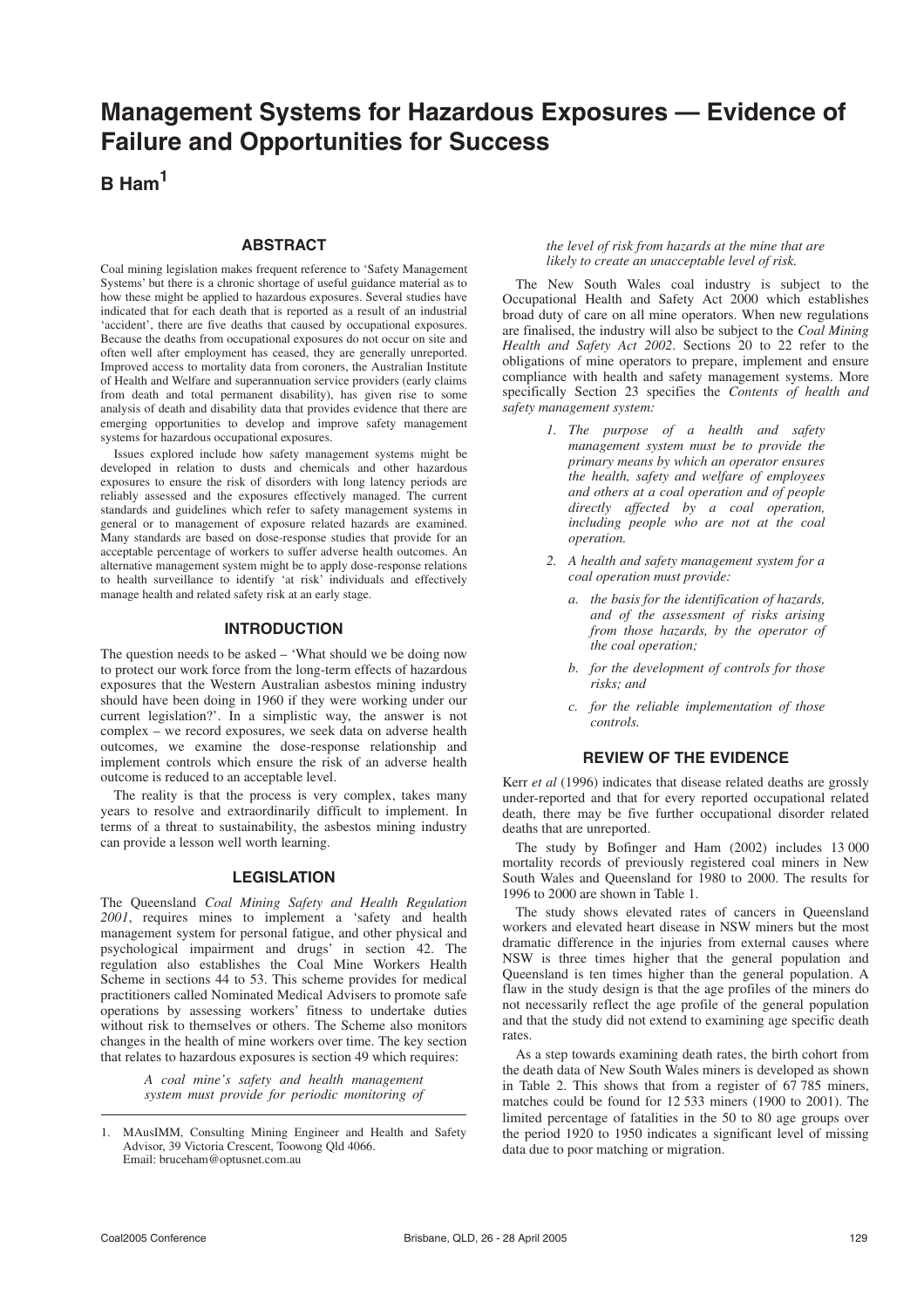| <b>ICD</b> code No | Cause of death category                             | Number of deaths                 |                             | $%$ of deaths             |                    |                               |  |
|--------------------|-----------------------------------------------------|----------------------------------|-----------------------------|---------------------------|--------------------|-------------------------------|--|
|                    |                                                     | <b>NSW</b> miners<br>1996 - 2000 | Old miners<br>$1996 - 2000$ | <b>NSW</b> miners<br>$\%$ | Old miners<br>$\%$ | Australian<br>population $\%$ |  |
| Н                  | Neoplasms (cancer)                                  | 821                              | 113                         | 34                        | 39                 | 31.1                          |  |
| IV                 | Endocrine, nutritional and metabolic diseases       | 70                               |                             | 3                         |                    | 2.5                           |  |
| V and IV           | Mental disorders and diseases of the nervous system | 64                               | 6                           | 3                         |                    | 2.9                           |  |
| IX                 | Diseases of the circulatory system                  | 940                              | 75                          | 39                        | 26                 | 35.5                          |  |
| Х                  | Diseases of the respiratory system                  | 232                              | 12                          | 10                        | 4                  | 6.4                           |  |
| XI                 | Diseases of the digestive system                    | 69                               | 4                           | 3                         |                    | n/a                           |  |
| XIX and XX         | Injury etc – external causes                        | 149                              | 66                          | 6                         | 23                 | 2.1                           |  |
|                    | All others                                          | 83                               | 10                          | $\mathcal{R}$             | $\mathcal{R}$      | 19.5                          |  |
| Total              | All classes                                         | 2428                             | 293                         |                           | 100                |                               |  |

**TABLE 1** Analysis of mortality data (1996 - 2000) (after Bofinger and Ham, 2002).

**TABLE 2** Birth cohort for New South Wales mortality data.

| <b>Birth years</b> | $20 - 29$       | $30 - 39$ | $40 - 49$                            | $50 - 59$ | $60 - 69$ | $70 - 79$ | $80 - 89$            | $90+$ | <b>Total</b><br>deaths | <b>Register</b> | Deaths $\%$ |
|--------------------|-----------------|-----------|--------------------------------------|-----------|-----------|-----------|----------------------|-------|------------------------|-----------------|-------------|
| 1900 - 1910        |                 |           | Data missing – persons died prior to |           |           | 714       | 1042                 | 267   | 2023                   | 4553            | 44          |
| 1910 - 1919        | data collection |           |                                      | 637       | 1819      | 867       | 10                   | 3334  | 6759                   | 49              |             |
| 1920 - 1929        |                 |           |                                      | 520       | 1817      | 1357      | 27                   |       | 3721                   | 11 24 1         | 33          |
| 1930 - 1939        |                 |           | 234                                  | 881       | 915       | 29        |                      |       | 2059                   | 13 101          | 16          |
| 1940 - 1949        |                 | 96        | 331                                  | 312       | 21        |           |                      |       | 760                    | 13 195          | 6           |
| 1950 - 1959        | 73              | 171       | 171                                  | 6         |           |           | Persons still living |       | 421                    | 12 968          | 3           |
| 1960/later         | 137             | 78        |                                      |           |           |           |                      |       | 215                    | 10 5 21         | 2           |
| Subtotal           | 210             | 345       | 736                                  | 1720      | 3390      | 3919      | 1936                 | 277   | 12 5 33                | 67 785          | 18          |



FIG 1 - Lung cancer mortality - 1995 to 2000 by year.

The birth cohort table is used to estimate a survivor population for the calculation of death rates that can be compared with published AIHW data. Rates are calculated as deaths per 100 000 of population and are undertaken by cause, year and age group. The process is used to examine specific disorders such as lung cancer as shown in Table 3 and Figure 1. The lung cancer data indicates that lung cancer is rising in the coal miners while it is declining in the general population. The difference might be attributed to less effective uptake of anti-smoking health promotion in the mining population. There is some opportunity to reduce these errors by applying standardised population techniques.

Analysis of data from the Queensland Coal and Oil Shale Superannuation Fund (QCOS) by Ham (2003) explored early superannuation claims which provided an alternative source of death data. Table 3 shows 51 deaths and 216 cases of total

**TABLE 3** QCOS death and total permanent disability by cause (1998 - 2003).

| <b>Cause</b>               | <b>Deaths</b> | <b>TPD</b>                  | <b>Totals</b> | Av Age |
|----------------------------|---------------|-----------------------------|---------------|--------|
| Cancer                     | 14            | 20                          | 34            | 51     |
| Circulatory disease        | 12            | 21                          | 33            | 53     |
| Ear disorders              | $\Omega$      | 3                           | 3             |        |
| Endocrine disorders        | $\Omega$      | 3                           | 3             |        |
| Infectious diseases        | $\Omega$      | 5                           | 5             |        |
| Musculo-skeletal disorders | $\Omega$      | 83                          | 83            | 47     |
| Nervous/mental disorders   | 9             | 43                          | 52            | 48     |
| Respiratory disease        | $\Omega$      | 4                           | 4             |        |
| <b>External causes</b>     | 13            | 32                          | 45            | 41     |
| Other                      | 3             | $\mathcal{D}_{\mathcal{L}}$ | 5             |        |
| Total                      | 51            | 216                         | 267           | 48     |

permanent disability. Key issues to rise out of the analysis of the QCOS data are:

- 1. coding of mortality data grossly under-estimates the contribution of nervous and mental disorders to fatalities; and
- 2. fatality data does not account for the wide spread of total permanent disability suffered by mine workers.

An alternative approach to health performance indicators is to examine the median age of death by cause and group. This overcomes reliability issues with the estimation of population when calculating mortality rates. The data is shown in Table 4.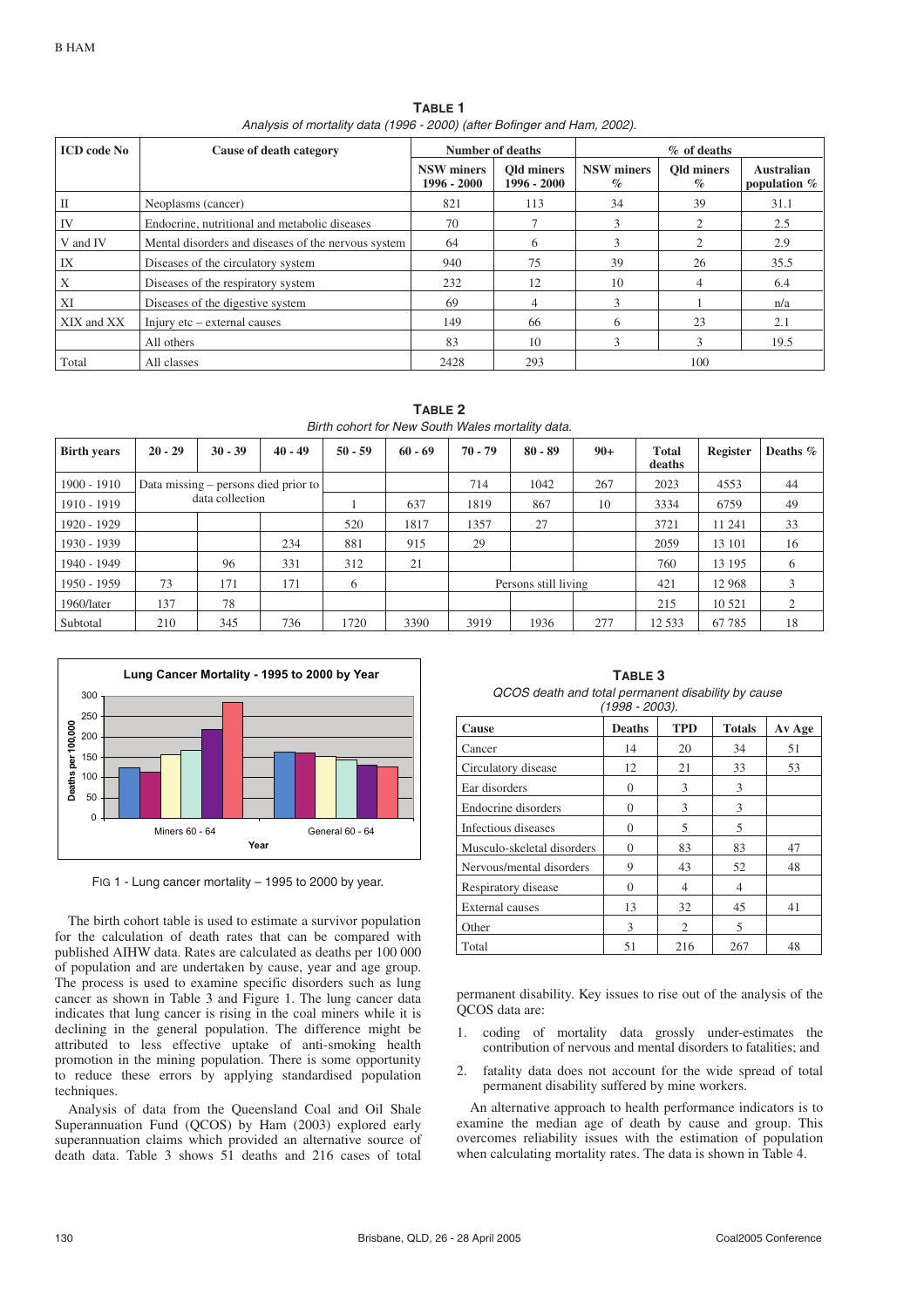**TABLE 4** Analysis of median age from mortality data (1996 - 2000).

| <b>ICD</b> code No | Cause of death category                             | Median age at death |            |                             |                          |  |
|--------------------|-----------------------------------------------------|---------------------|------------|-----------------------------|--------------------------|--|
|                    |                                                     | <b>NSW</b> miners   | Old miners | Old miners -<br><b>OCOS</b> | Australian<br>population |  |
| Н                  | Neoplasms (cancer)                                  | 70                  | 61         | 51                          | 71                       |  |
| IV                 | Endocrine, nutritional and metabolic diseases       | 72                  | 64         |                             | 74                       |  |
| V and IV           | Mental disorders and diseases of the nervous system | 71                  | na         | 48                          | 42                       |  |
| IX                 | Diseases of the circulatory system                  | 74                  | 59         | 53                          | 76                       |  |
|                    | Diseases of the respiratory system                  | 73                  | 72         |                             | 77                       |  |
| XI                 | Diseases of the digestive system                    | 68                  | n/a        |                             | n/a                      |  |
| XIX and XX         | Injury, etc – external causes                       | 48                  | 33         | 41                          | 39                       |  |
|                    | All others                                          | 75                  | 67         |                             | n/a                      |  |

**TABLE 5**

Comparisons for mortality parameters.

| Data element                                                           | <b>Strengths</b>                                                         | <b>Weaknesses</b>                                                                                                                                 |
|------------------------------------------------------------------------|--------------------------------------------------------------------------|---------------------------------------------------------------------------------------------------------------------------------------------------|
| Reported fatalities                                                    | Quick identification and action                                          | Poor indicator of underlying problems – particularly long-term<br>conditions<br>Limited usefulness in terms of risk identification and management |
| Proportion of deaths by type extracted<br>from industry mortality data | Targets high risk areas                                                  | Sensitive to variation in age distribution between target group and<br>general population                                                         |
| Death rates extracted from industry<br>mortality data                  | Targets specific age groups and causes –<br>monitors temperal variations | Reliability issues in denominator<br>Method issues between registered group, birth cohort and survivor<br>cohort                                  |
| Median age of death by cause                                           | Simple and reliable                                                      | Sensitive to variation in age distribution between target group and<br>general population                                                         |

The younger ages in cancer and circulatory disease in Queensland miners may be partly explained by younger age distribution of the Queensland population. Follow-up work to correct for the age difference is warranted.

A key issue that arises out of the review of the health outcome evidence is the difficulty in measuring and quantifying adverse health outcomes. Some of the alternative approaches and their strengths and limitations are shown in Table  $\bar{5}$ .

## **STANDARDS ON OHS MANAGEMENT SYSTEMS**

#### **Occupational Health and Management Systems Standard – AS 4804 2001**

While the Standard is lacking in detail, it provides a useful structure for the development of occupational health and safety management systems. The key components are:

- OHS policy,
- planning consultation, communication and reporting,
- documentation,
- document and data control, and
- measurement and evaluation.

The policy needs to be authorised and visibly supported by senior management and clearly state the OHS objectives and a commitment of improving OHS performance. The policy should:

- recognise the nature and scale of the organisation and its health risks;
- include a commitment to improving OHS and the OHS system;
- include a commitment to comply with relevant legislation and standards;
- be documented, implemented, maintained and communicated to all employees and contractors;
- be available to interested parties; and
- be reviewed periodically to ensure it remains relevant and appropriate to the organisation.

Planning needs to cover the identification of hazards and the assessment and control of risks. Planning also needs to take into account training, succession, contractors, legal and other requirements. In relation to health monitoring this includes compliance with workers compensation, privacy and anti-discrimination legislation.

While the Standard indicates that objectives and targets need to be established and implemented, some caution is required in relation to the limitation of many OHS performance indicators. Of particular concern is a focus on the lost time injury frequency rate. While a reduction of injuries is an admirable objective, there is a possibility that bonus programs based on this statistic may cause intentional under-reporting of injuries and incidents. Contractor performance monitoring puts them particularly at risk from this practice. The result causes an unidentified rise in the risk profile for the operation.

Reporting procedures should cover the following:

- OHS performance including results of reviews and audits;
- reporting of incidents and failures;
- reporting on hazard identifications; and
- reporting on preventative and corrective actions and statutory reporting requirements.

The organisation should establish, implement and maintain information to describe the elements of the management system and related documentation. The program including its documentation is then implemented and periodically audited and reviewed.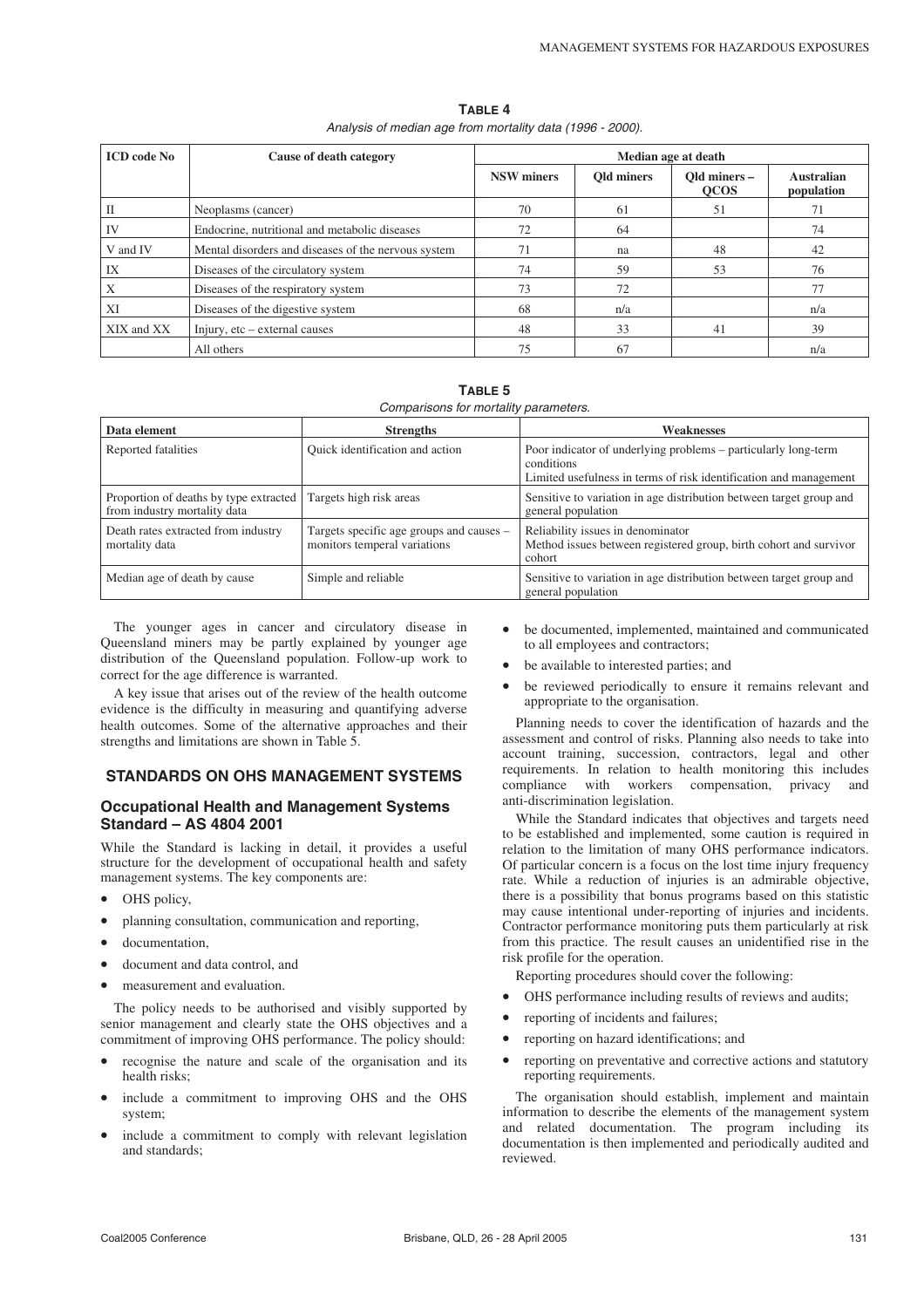## **Western Australian Department of Mines and Petroleum Resources (MPR)**

# CONTAM program – (MPR) (2000)

The objectives of the upgraded CONTAM system are:

- to provide comparative occupation group, industry sector, and industry exposure data and enable trend analysis of this data;
- to provide a reliable basis for future studies into the long-term health effects of exposure of mine workers to atmospheric contaminants; and
- to enable accurate assessment of company compliance in the maintenance of acceptable working environments.

To achieve these objectives, the new CONTAM system operates as follows:

> *Each mine will be required to submit a Workforce Survey Form to the MPR when requested. This form will provide the MPR with information on the number of employees, the type of work they do, and the contaminants they are exposed to.*

The data reported on the Workforce Survey Forms will be used to calculate the minimum sampling requirements (quota) for each mine. Mines will be informed of their quota via Quota Allocation Reports which will be distributed by the MPR. Each mine manager and exploration operation manager will be responsible for ensuring the minimum sampling requirements are met. Sampling results will then be sent to the MPR on a CONTAM Sample Record Sheet, and entered into the CONTAM system.

Sampling results will be used to prepare annual industry reports, which will be forwarded onto each mine.

## Health surveillance program for mine employees – approved procedures, MPR (2002)

*The objectives of the health surveillance program for mine employees are:*

- *to assess the health status of all mining industry employees on a regular basis;*
- *to analyse collected data to detect adverse health effects at the earliest opportunity;*
- *to enable appropriate and timely corrective action to be taken in order to safeguard the health and well being of mining industry employees; and*
- *to provide data which may be useful for future epidemiological studies'.*

The health assessments conducted for the Health Surveillance Program consist of work history; a respiratory questionnaire; a lung function test; an audiometric test; and in some cases, a chest x-ray.

The guidelines also require that health monitoring is applied to employees who work at a mine or mines for one month or a cumulative period not exceeding three months over a 12 month period. Further information on monitoring is provided in Biological Monitoring Guidelines by Department of Mines and Petroleum Resources (WA) (1997).

## Coal industry employees' health scheme

The Queensland Coal Board (1993 revised 1998) published an instruction manual to assist persons and organisations who had obligations within the health scheme. The Australian Industrial Relations Commission (AIRC, 2004) determined that when the instruction manual was referred to in an industrial agreement, it constituted part of the mines health and safety management system. Ham (2000) documented the evolution of the health scheme in some detail.

## **EXPOSURE STANDARDS**

Exposure standards are generally available through the National Occupational Health and Safety Commission web site (2004). Numerous authors, Davies, Glover and Manell (2001), Grantham (1994), Bos *et al* (1999) and LaDou (1994) discuss the application of exposure standards in the occupational context. The Mining Industry Safety and Health Centre (2004) has developed the web-based program to assist the industry identify relevant guidelines and standards to occupational exposures. Commonly used guidelines and exposure standards are shown in Table 6.

**TABLE 6**

Common exposures and guidelines/standards.

| <b>Exposure</b>            | <b>Guidelines</b>                                                 |
|----------------------------|-------------------------------------------------------------------|
| Cancer                     | La Dou (1994)                                                     |
| Diesel particulates        | AIOH (2004)                                                       |
| <b>Dust</b>                | Standards Australia (1997 and 1999)<br>AS 2985-2004, AS 3640-2004 |
| Heat                       | AIOH (2003)                                                       |
| <b>Noise</b>               | NOHSC: 2009 (2004), Pennington (2002)                             |
| Stress/mental disorders    | Bos et al (1999)                                                  |
| Whole body vibration       | McPhee, Foster and Long (2001)                                    |
| Commercial vehicle drivers | Austroads Inc (2003)                                              |

## **FREQUENCY OF MONITORING**

Grantham (2001) examines monitoring strategies in relation to frequency of sampling and reliability of exposure estimates. There is elevated risk when the measured exposure is within 50 per cent of the exposure standard. He suggests that in this case, one sample per shift per ten workers should be undertaken each month.

An alternative approach was suggested by Ham (2002) who suggested that the frequency of sampling should be determined by both the need for accuracy in the determination of exposure and the amount of variation in the regular sampling program. Using the example of respirable dust monitoring, high variation in dust estimates was acceptable if the exposures were found to be low, but for positions where exposures approached the statutory limits, more frequent sampling would be required to obtain a reliable estimate of cumulative dust exposure. Mines with high variations should undertake more sampling that mines where the range of exposure was relatively small.

# **COAL MINING COMPETENCIES AND TRAINING**

In most jurisdictions, there are requirements for training programs to ensure workers and supervisors are competent to undertake their duties. In recognition of the need to upgrade standards, coal industry competencies (NTIS, 2005) have been developed recently in health and hygiene management systems as shown in Table 7.

TAFE NSW with funding from Department of Education and Training developed numerous qualification guides, trainers' guides and assessment guides including a trainers guide in 'Implement and Monitor Health and Hygiene Management Systems', see Table 8.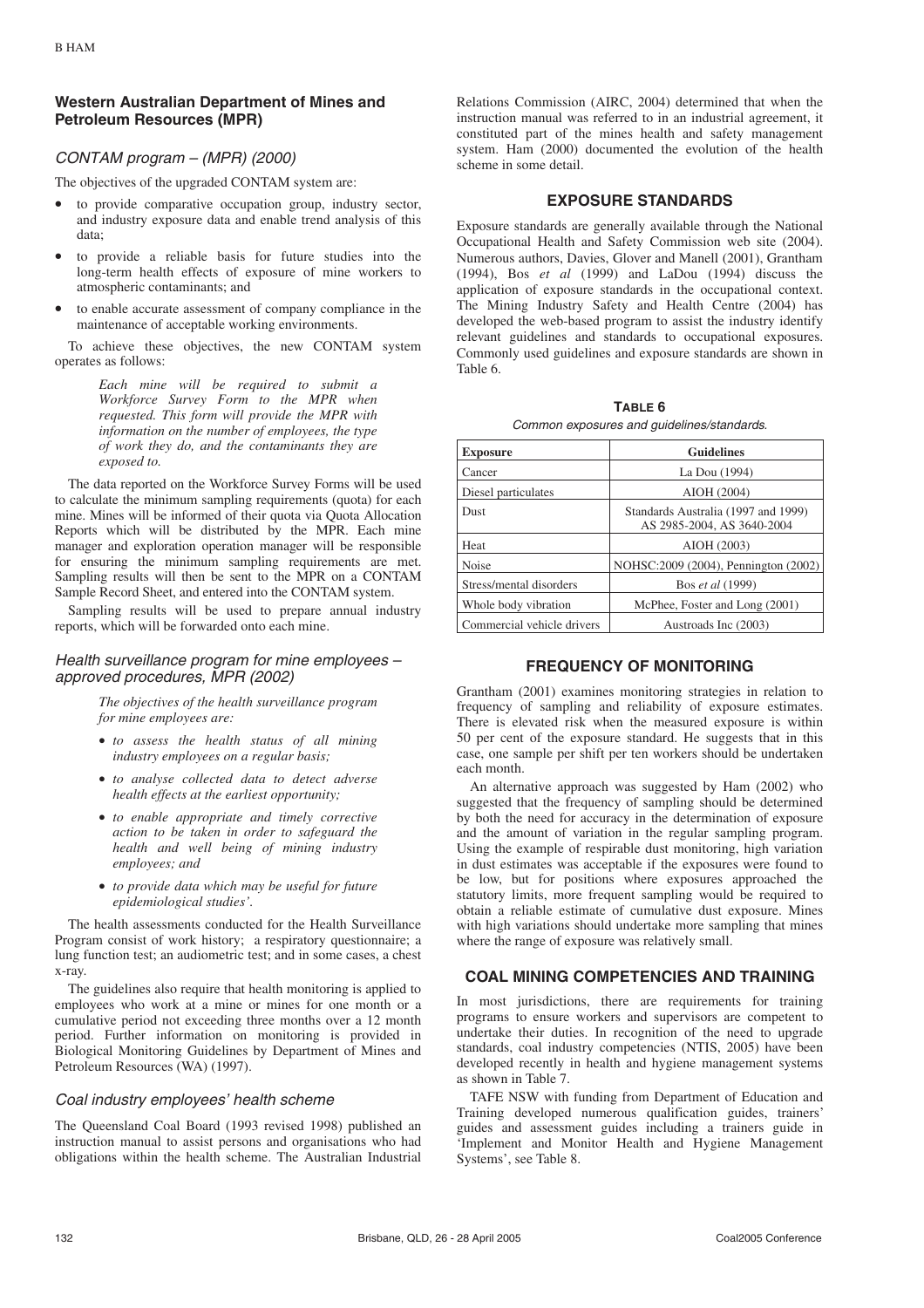**TABLE 7** Black coal competency units on health and hygiene management.

| Unit                | Incorporate health and hygiene factors into mine management                    | Implement and monitor health and hygiene management systems                                    |
|---------------------|--------------------------------------------------------------------------------|------------------------------------------------------------------------------------------------|
| <b>Unit code</b>    | MNCG1006 A                                                                     | MNCG1007A                                                                                      |
| <b>Target level</b> | Diploma/Advanced Diploma                                                       | Surface and Underground Coal Certificate IV and V                                              |
|                     | <b>Elements</b>                                                                | <b>Elements</b>                                                                                |
|                     | Identify the fundamentals of human disease and injury                          | Identify the effects and symptoms associated with workplace<br>health and hygiene              |
|                     | Incorporate health and hygiene factors into the work environment               | Identify and monitor health and hygiene standards and systems                                  |
|                     | Establish health and hygiene protection measures for individuals               | Implement and monitor health and hygiene protection measures for<br>individuals                |
|                     | Establish control measures for operational health and hygiene<br>hazards       | Identify, implement and monitor control measures for operational<br>health and hygiene hazards |
|                     | Incorporate health and hygiene factors within mine audit and<br>review systems | Audit and review systems in respect of health and hygiene<br>measures                          |

#### **TABLE 8**

Contents of Trainers Guide on implement and monitor health and hygiene management systems (after Ham, 2004b).

| Health and hygiene management system    | Chemical and hazardous substances   |
|-----------------------------------------|-------------------------------------|
| Framework – legislation/standards       | Atmospheric hazards                 |
| Processes to support the system         | Vibration hazards                   |
| The human body                          | Noise management                    |
| Ergonomics and manual handling          | Heat/cold exposure                  |
| The work environment                    | Ionizing and non-ionizing radiation |
| Health assessments and fitness for duty | Confined spaces                     |
| Mechanisms of harm                      | Injury and adverse health outcomes  |
| Common disorders                        | Rehabilitation                      |
| Alcohol and other substance abuse       | Records collection and management   |
| Stress – causes, effects and management | Monitoring and review               |
| Fatigue and shift work                  |                                     |

#### **DICHOTOMY BETWEEN EXPOSURE STANDARDS AND SAFETY MANAGEMENT SYSTEMS**

While personal protective equipment is required where exposure limits may be exceeded, a higher level of safety management is also required. Grantham (1994) and the Department of Natural Resources and Mines, Qld (2004) agree that this includes both health surveillance and enhanced training and supervision. There is little advice in how to manage the risk associated with moderate and high levels of exposures in a safety management/risk assessment framework except to say the health surveillance should be implemented.

In order to place the elevated exposures into to a risk assessment and safety management framework, Ham (2004a) developed concepts for the following:

- comparable health outcome measures;
- definition of unacceptable health outcomes:
- measures for assessing the risk;
- trigger levels for various interventions in response to rising risk;
- development of interventions; and
- agreement between management and workers on the monitoring, the triggers and interventions.

#### **HEALTH OUTCOME MEASURES**

One of the obstacles in measuring, monitoring and focusing resources on improving occupational health outcomes is the failure to have a suitable benchmark parameter. The Global Burden of Disease approach discussed by Mathers, Vos and Stevenson (1999) draws on an international program that uses a unit called a 'disability adjusted life year' (DALY) as a common measure of harm caused by various diseases and injuries. This unit has two components – years of life lost (YLL) due to premature mortality plus the equivalent of healthy years of life lost due to a disability (YLD). This provides a measure of comparing the human cost of life and quality of life lost due to mine explosions, motor vehicle accidents, stress disorders, cancers and hearing loss. In their study on the general population, cardiovascular disease and cancer were responsible for the highest years of life lost while mental disorders and the nervous system disorders caused the highest disability losses. The weightings per year for common mining related disorders are shown in Table 9.

The DALY is calculated as a loss from the group life expectancy. In 1996, the life expectancy for Australian males was 75.6 years. Mathers, Vos and Stevenson consider it pertinent to follow the overseas model and use a discount rate three per cent per year. For example a 56 year old who contracts dust related emphysema would lose  $(20 \times 0.5)$  years. After applying the discount factor, the net loss of 7.6 years.

This unit as developed to compare the impact of various disorders in a single population and to compare populations for the distribution of disease burden. Morfield (2004) discusses how the approach may be used to analyse the impact of a particular disease on a particular cohort in comparison to a control group. In this particular application, the burden of disease in the study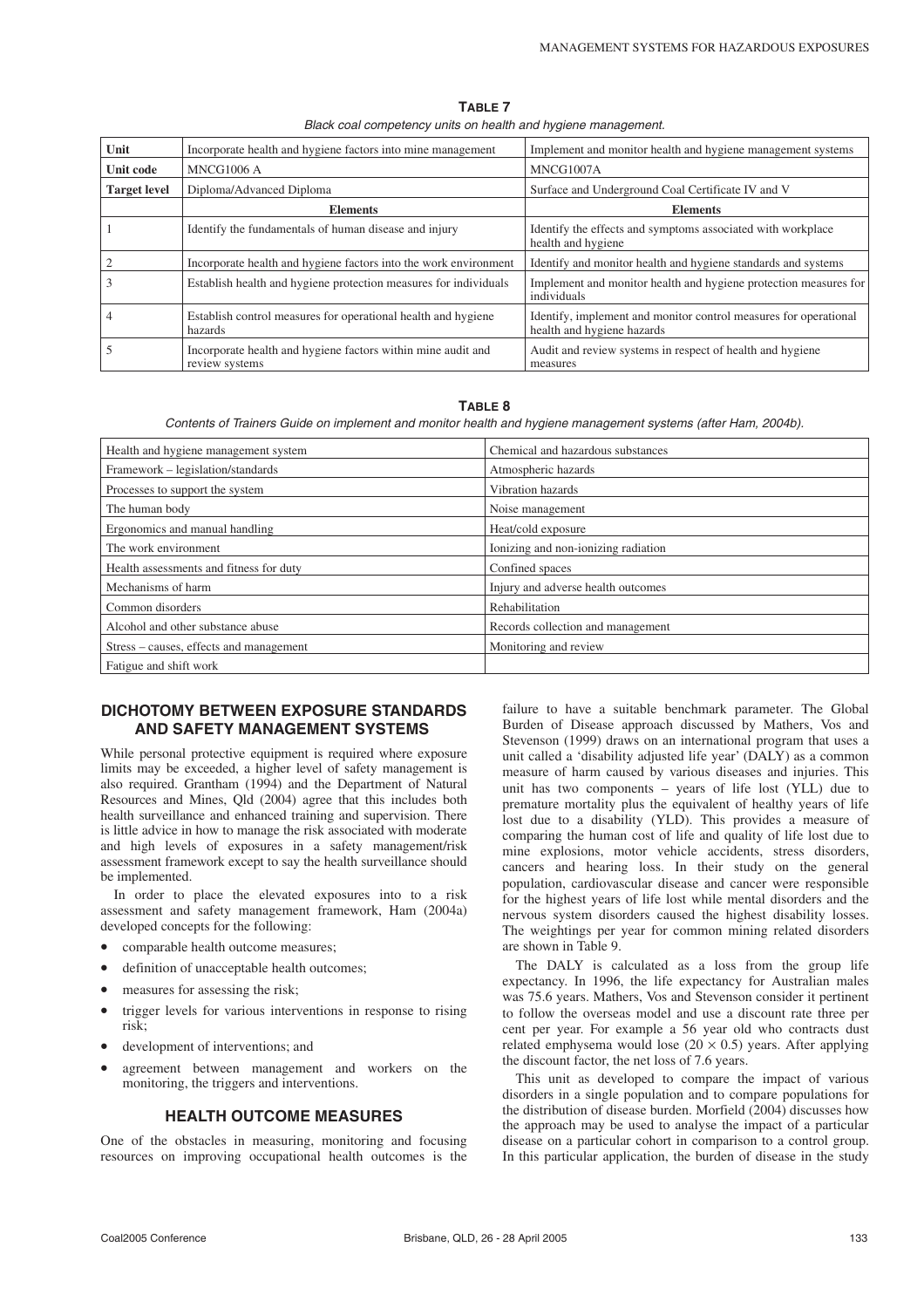**TABLE 9** Disability weightings for healthy years of life lost.

| Weight |      | <b>Disorder</b>                                               |
|--------|------|---------------------------------------------------------------|
| From   | Tо   |                                                               |
| 0.01   | 0.05 | Mild asthma, mild hearing loss and mild vision loss           |
| 0.05   | 0.10 | Low back pain, uncomplicated diabetes                         |
| 0.10   | 0.15 | Mild depression                                               |
| 0.15   | 0.20 | Mild/moderate panic disorder                                  |
| 0.20   | 0.30 | Mild/moderate obsessive – compulsive disorder                 |
| 0.30   | 0.40 | Deafness, severe asthma, moderate depression                  |
| 0.40   | 0.50 | Severe vision loss, operable small cell lung cancer           |
| 0.50   | 0.65 | Paraplegia, severe chronic bronchitis, emphysema              |
| 0.65   | 0.80 | Severe depression, permanent severe brain injury              |
| 0.80   | 1.00 | Quadriplegia, alcoholic psychosis and severe<br>schizophrenia |

group is assessed on the basis of variation from the life expectancy of persons who suffer that particular cause of death in the control group.

## **WORKED EXAMPLE – BURDEN OF DISEASE FROM MORTALITY DATA**

In order to demonstrate the application of life years lost with mortality data, the following example is used. Assume there is a case controlled of miners in a particular setting and an unexposed control group. There are 1000 cases in each group. In order to counter errors due to improving health standards over time, the control group would have the same birth date profile as the exposed group.

To compare the relative burden of disease in the exposed group, a comparison is made of total years of life lost (YLL total), see Table 10.

| YLL (a) $(Cause X)$ | $=$ (Control cases cause X) $\times$<br>(Age control - age exposed)                                                |
|---------------------|--------------------------------------------------------------------------------------------------------------------|
| $YLL$ (b) (Cause X) | $=$ (Exposed cases cause A - Control<br>cases cause $A) \times (Age \text{ all control -}$<br>Age exposed cause A) |
| YLL total (Cause X) | $= YLL(a) + YLL(b)$                                                                                                |

| TABLE 10                                           |  |
|----------------------------------------------------|--|
| Example of mortality study results (from Table 3). |  |

| Cause of            |                | Control group        | <b>Exposed group</b> |                      |            |            |                     |
|---------------------|----------------|----------------------|----------------------|----------------------|------------|------------|---------------------|
| death               | N <sub>0</sub> | <b>Median</b><br>Age | N <sub>0</sub>       | <b>Median</b><br>Age | YLL<br>(a) | YLL<br>(b) | YLL<br><b>Total</b> |
| Cancer              | 311            | 71                   | 340                  | 70                   | 311        | 128        | 439                 |
| Heart<br>disease    | 355            | 76                   | 390                  | 74                   | 710        | 14         | 724                 |
| Mental<br>disorders | 29             | 42                   | 30                   | 71                   | $-841$     | 3          | $-838$              |
| Respiratory         | 64             | 77                   | 100                  | 72                   | 320        | 86         | 406                 |
| Trauma              | 21             | 39                   | 60                   | 48                   | $-189$     | 1030       | 841                 |
| Other<br>causes     | 220            | 84                   | 80                   | 32                   | 11 398     | $-5965$    | 5433                |
| All deaths          | 1000           | 74.4                 | 1000                 | 67.4                 | 7000       | $\Omega$   | 7005                |

The nature of data that can be extracted using this approach is that in the example, other causes is far the highest and warrants investigation. After that, trauma followed by heart disease would be key areas of focus while cancer and respiratory have a lower impact and would be secondary targets. The data suggests that miners mental health is better that expected in the general population. The mental health data contrasts with results found from the QCOS data in Table 3. This is an issue for future investigation.

## **ASSESSMENT OF RISK**

The next challenge is to define the limit of what is an acceptable risk on occupational injury. At one level, it may be argued that no injury is acceptable. While this is commendable, a safety management systems based approach requires monitoring and this monitoring is designed to identify trigger levels that signify that some probability that an acceptable risk of harm has been exceeded. What is sought is a level of evidence that occupational exposure have resulted in a statistically significant variation from the normal range of human conditions in the un-exposed population.

Using a risk based approach, Donoghue (2001) suggests that an acceptable occupational probability of death of is 10-5 per year which is one tenth of the general community risk due to motor vehicle accidents. By combining this with the concept of years of life lost, an acceptable risk (probability times outcome) to a 25 year old who has a life expectancy to 75 years is  $5 \times 10^{-4}$ years life lost. For example a 56 year old who contracts mild hearing loss would loose  $(20 \times 0.01)$  years. After applying the discount factor, the net loss of 0.15 years lost quality adjusted. This is two orders of magnitude less that the standard suggested by Donoghue, but it is in line with the minimum payouts under the workers compensation arrangements.

The evidence indicating the risk of an unacceptable outcome may take a number of forms. Firstly, dose-response studies may be used to predict long-term outcomes and when the trigger health parameter level is reached, exposed persons should be withdrawn from the hazardous environment. A second approach is to use studies that monitor cumulative dose and assess these against expected final health outcomes to trigger some intervention. This is the approached used in radiation cancer related studies.

## **MANAGEMENT OF UNACCEPTABLE HEALTH OUTCOMES**

The first step is to define what is an acceptable health outcome from and occupational health and safety perspective. If we work from the perspective that the mining industry should be free of occupational injury or disease (Department of Natural Resources and Mines, 2004), then it is acceptable if miners suffer injury and disease in line with community norms. This include freedom from work related disease and injury, but also includes the concept that life expectancy should not be reduced as a result of occupational exposure (Rudd, 1998).

What is unacceptable then is predictable and preventable injury or disease that can be attributed to some element of the work method, work arrangement and work environment. Lost time injuries are usually considered to be work related. It is more difficult to establish that injuries suffered outside the work environment are work related and some statistical analysis of the events, exposures and injury is needed to establish that it is a work related disorder. It is plausible to associate fatigue related travel injuries and mental disorders to extended shifts and night work.

Prolonged exposure to coal and silica dust and fumes are known to be associated with various forms of respiratory disease. The most common are coal workers pneumoconiosis (CWP) and silicosis. There is an argument low rates of CWP and silicosis demonstrate the current dust management systems are effective. The work on dose-response studies by deKlerk and Musk (1998),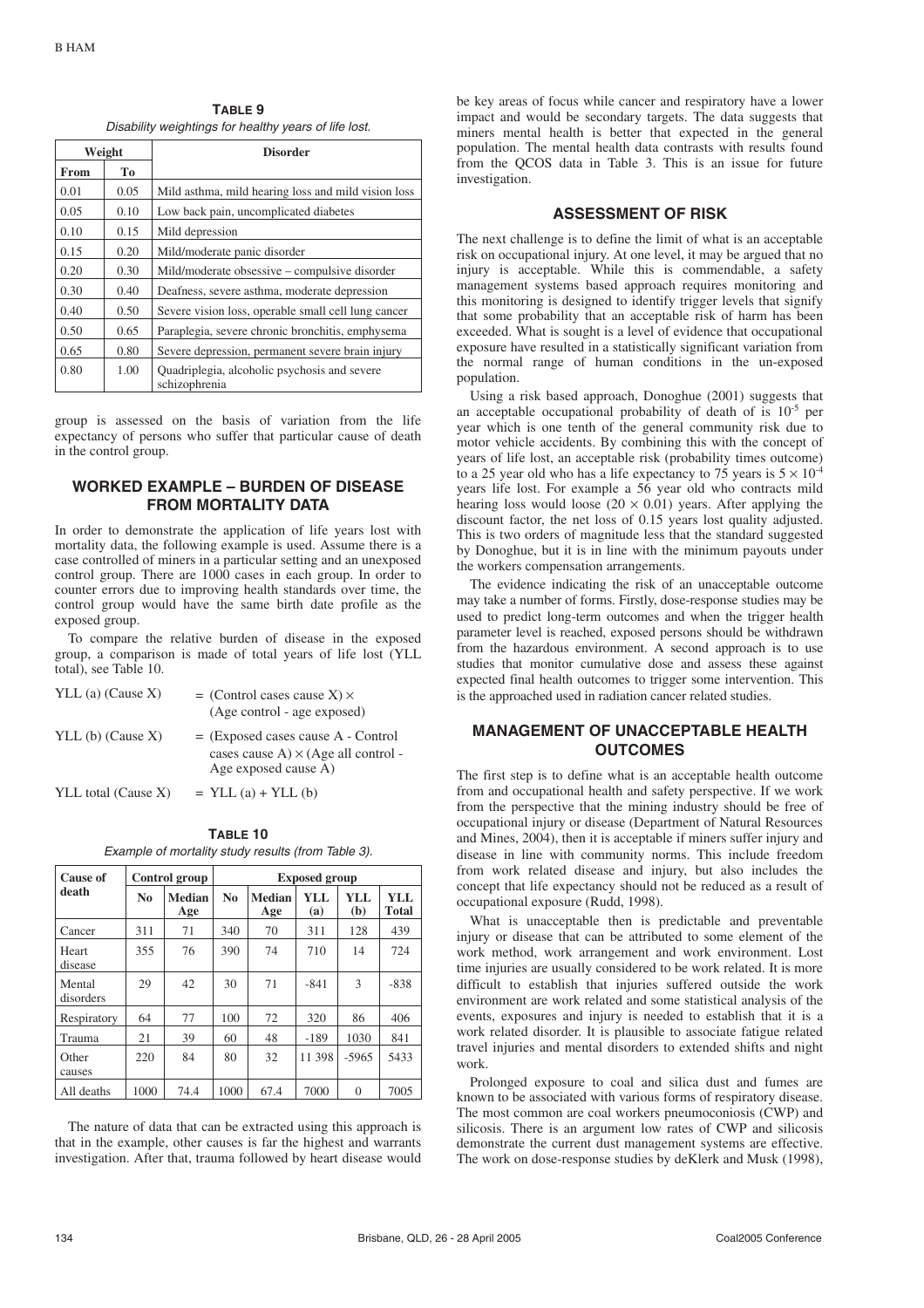Coggan and Taylor (1998) and Rudd (1998) provide evidence that dusts significantly contribute to chronic bronchitis, emphysema and lung cancer that reduces life expectancy.

The problem of defining work related disease is more difficult when it comes to disorders which are common in the general community. Respiratory disease is common in the general population and is often fatal in the elderly. These disorders are exacerbated by the recreational habit of tobacco smoking. Smokers then are a higher risk group and thus it may be prudent to treat their respiratory disease risk in a different manner to the non-smoking population.

Mental disorders occur in the general population. The association of mental disorders with the work environment is more challenging and there are often few warning signs of early progression of potential serious and life threatening disorders. Guidelines on fatigue management (Department of Natural Resources and Mines, 2001) identify mental health issues such as stress, anxiety and depression as risks associated with night shifts and extended shifts but few management strategies are available to effectively manage these risks. The guideline notes that:

> *Those already suffering from digestive disorders, diabetes, heart disease, psychological problems, alcohol and drug addictions and chronic sleep disturbances face additional burdens.*

It is possible that an effective health and safety management system should provide for special arrangements for the significant number of individuals who may fall into the above groups.

The issue is that occupational disease is no longer confined to strictly exposure related disorders but includes numerous common disorders that exhibit higher rates of incidence in the coal mining cohorts that in a non-exposed population. This conclusion has some fundamental implications for the design of health and hygiene management systems. Where a specific exposure may contribute to the development of a disorder, there is a case that a health surveillance program should collate data on the cumulative exposure and assess the risk of a related adverse outcome by comparing the cumulative exposure with known dose-response statistics. Furthermore, the program should also examine health indicators that provide early warning of a pending disorder.

For disorders where there are no reliable indicators of deterioration of health, there is a case that a trigger level based on cumulative exposure should be set based on past or future dose-response studies. Such trigger levels need to be set based in epidemiological studies that reliably determine that the rising risk of an adverse heath outcome is predicted by increasing cumulative exposure. Workers, employers and regulators may set these levels by negotiation.

## **CONCLUSIONS**

The detail of components of health and hygiene management systems are yet to be fully developed. The concept of combining health surveillance, cumulative exposure monitoring and analysis of health outcomes has merit as a basis for exposure based risk assessment and management but will be challenging to implement.

The notion of disability adjusted life-years lost provides a means of comparing short- and long-term occupational disorders of varying severity. When used cautiously and supported by good epidemiology, this process provides an effective measure of assessing and comparing disorders with long latency periods.

The emergence of new risks with long latency periods may be first indicated by subtle changes in mortality data. Several approaches have been demonstrated including age specific death rates, life years lost and proportions of fatalities.

There are opportunities to better develop concepts of the application of trigger levels to change in health parameters in health surveillance and in cumulative exposure monitoring. The process of developing these concepts requires barriers due to confidentiality, discrimination and competitive short interests to be overcome. While many of these activities may be contacted out to researchers and health professionals, The complexity of mining OHS management systems is such that high level mining OHS professionals are needed to oversee data collection, analysis and setting and implementation of trigger levels. This issue is sensitive from an industrial relations perspective and a level of tripartite participation is necessary for settlement to be reached.

#### **BIBLIOGRAPHY**

Australian Industrial Relations Commission, 2004. Decision – CMFEU v North Goonyella [online]. Available from: http://www.airc.gov.au/documents/other/other\_decisions.html.

PR943615 - C2004/1550 [Accessed: 17 February, 2004].

- Australian Institute of Hygienists (AIOH), 2003. Heat stress standard and documentation developed for use in the Australian Environment, Melbourne.
- Australian Institute of Hygienists (AIOH), 2004. A guideline for the evaluation and control of diesel particulate in the occupational environment, Melbourne.
- Austroads Inc, 2003. Assessments for fitness to drive.
- Bofinger and Ham, 2002. Heart disease risk factor in coal miners, Coal Services Health and Safety Trust research report, Report library.
- Bos, N, Farr, T, Grassick, P, Holroyd, L and Vanderkruk, R, 1999. *Workplace Health and Safety Handbook*, Fifth Edition (Safe Work College: Brisbane).
- Coal Mining Safety and Health Act, 2002. Parliamentary Counsel's Office – New South Wales Legislation [online]. Available from: <http://www.legislation.nsw.gov.au> [Accessed 9 July 2004].
- Coggan, D and Taylor, A N, 1998. Coal Mining and chronic obstructive pulmonary disease: a review of the evidence, *Thorax*, 53:398-407.
- Davies, B, Glover, D and Manuell, R, 2001. *An Occupational Hygiene Manual for the Coal Industry*, Revision 1 (Coal Services Health and Safety Trust).
- de Klerk, N H and Musk, W, 1998. Silica, compensated silicosis and lung cancer in Western Australian gold miners, *Occupational Environmental Medicine*, 55:243,248.
- Department of Mines and Petroleum Resources (WA), 1997. Biological monitoring guidelines.
- Department of Mines and Petroleum Resources (WA), 2000. CONTAM procedures, Perth.
- Department of Mines and Petroleum Resources (WA), 2002. Health Surveillance program for mine employees – approved procedures, Perth.
- Department of Natural Resources and Mines (Qld), 2001. Guidance notes for management of safety and health risks associated with hours of work arrangements at mining operations, Brisbane, p 7.
- Department of Natural Resources and Mines (Qld), 2004. Review of the health surveillance unit, Brisbane, p 60.
- Donoghue, A M, 2001. The calculation of accident risks in fitness for work assessments: diseases that can cause sudden incapacity, *Occupational Medicine*, 51(4):266-271.
- Grantham, D L, 1994. *Occupational Health and Hygiene Guidebook for the WHSO*, Brisbane.
- Grantham, D L, 2001. *Simplified Monitoring Strategies* (Australian Institute of Occupational Hygienists: Melbourne).
- Ham, B W, 2000. The role of the health surveillance program in the Queensland coal mining industry, Thesis for the award of Master of Applied Science (OHS), School of Public Health, Queensland University of Technology.
- Ham, B W, 2003. Counting the cost of injury and poor health an analysis of QCOS data, in *Proceedings Queensland Mining Industry Health and Safety Conference*, pp 100-101 (Queensland Mining Council: Townsville).
- Ham, B W, 2004a. Planning for a healthy future, in *Proceedings Coal 2004: Fifth Underground Coal Operators' Conference*, pp 49-56 (The Australasian Institute of Mining and Metallurgy: Illawarra Branch).